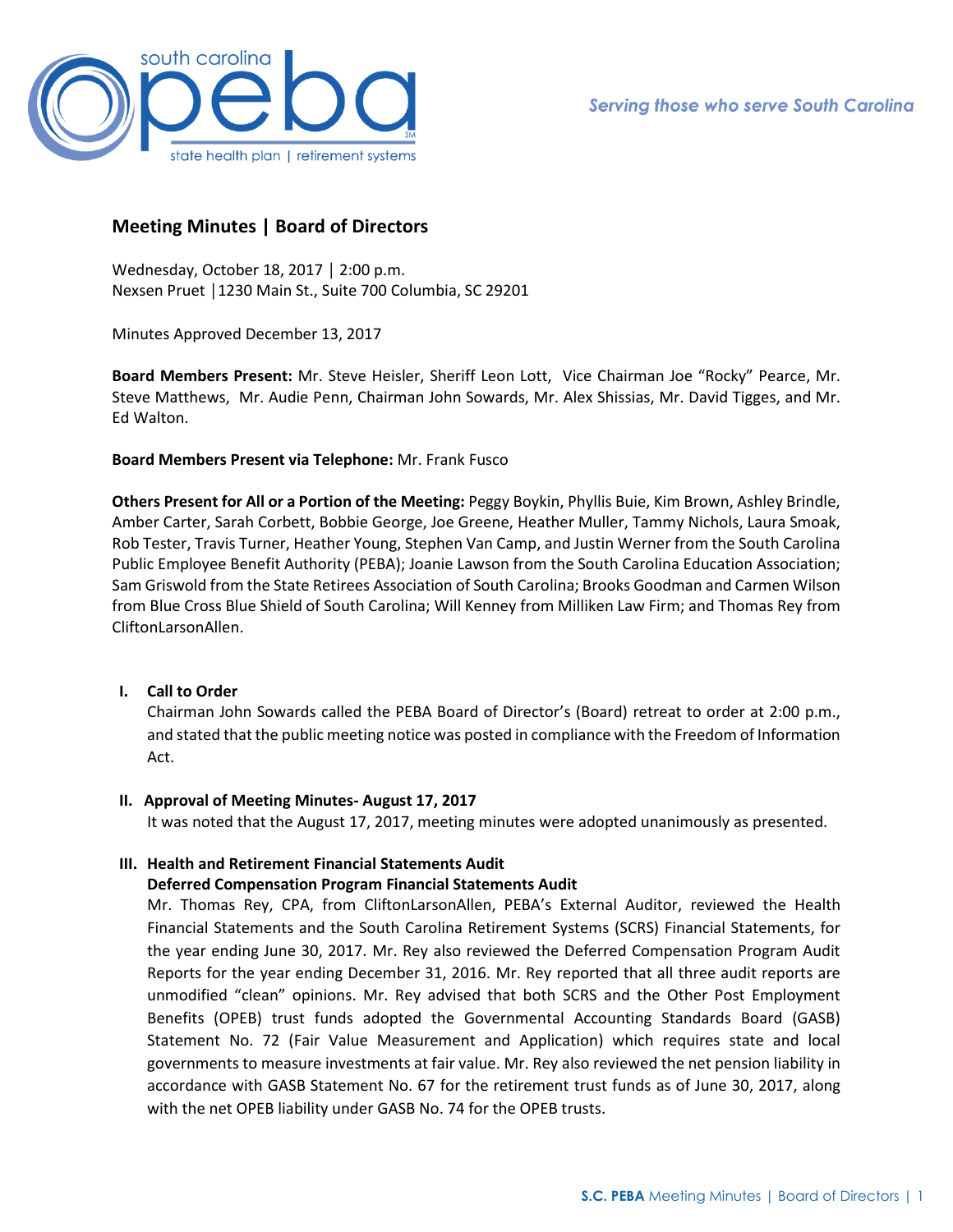## **IV. 2018 Board and Committee Meeting Dates**

Ms. Peggy Boykin, Executive Director, reviewed the proposed 2018 quarterly Board and Committee meeting dates. Ms. Boykin pointed out that all Committee and Board meetings will be held on Wednesdays for 2018.

Mr. Steve Heisler made a motion, which was seconded by Mr. Alex Shissias, and passed unanimously, to approve the 2018 Board and Committee Meeting Date schedule.

### **V. Designation of Actuary for Retirement Systems**

Mr. Stephen Van Camp, General Counsel, advised the Board that the current Gabriel, Roeder, Smith & Company (GRS) contract to provide actuarial services for PEBA's Retirement Systems, ends on June 30, 2018. Therefore, the Board must designate an actuary for the Retirement Systems for the period after June 30, 2018, subject to the approval of the State Fiscal Accountability Authority (SFAA). Mr. Van Camp stated that PEBA staff recommends that GRS be designated as the actuary for the Retirement Systems for the period July 1, 2018, through June 30, 2023, and that PEBA's Executive Director be authorized to negotiate and execute a contract with GRS for this period.

Chairman Sowards made a motion, which was seconded by Mr. Steve Matthews, and passed unanimously, to designate GRS to serve as the actuary for the Retirement Systems for an additional five years from June 1, 2018, through June 30, 2023, and to authorize PEBA's Executive Director, with the assistance and advice of legal counsel, and the Chairman of the Retirement Policy Committee, to negotiate and execute a contract with GRS to provide actuarial services to the Retirement Systems for the period July 1, 2018, through June 30, 2023.

# **VI. Approval of 2019 Initial State Health Plan Budget Requirements- Includes Consideration of Adult Well Visit**

Mr. Rob Tester, Insurance Policy Director, reviewed the preliminary 2019 State Health Plan budget requirements. It was noted that the Health Care Policy Committee previously recommended the adult well visit at specified age intervals, which has a 1.4 percent impact and no patient liability for the adult well visit.

#### **VII. Committee Reports**

#### **A. Health Care Policy Committee**

Mr. Rocky Pearce reported that at the September meeting, the Health Care Policy Committee voted to approve the Health Care Policy Committee Charter as presented, and to recommend the revised Committee Charter to the Board for approval. Chairman Sowards stated that a Committee motion does not require a second. The motion passed unanimously.

Following further discussion, Mr. Audie Penn made a motion, which was seconded by Mr. David Tigges, and approved unanimously, to recommend to the General Assembly that the State Health Plan stay grandfathered and add annual adult well exam visits with age and frequency limitations, and no patient liability. This option equals a 7.9 percent increase in contributions, which is composed of the 8.2 percent projected for continuation of the 2018 plan of benefits into 2019, plus the 1.4 percent estimated for the addition of the adult well exams, less 1.7 percent for increases in deductibles, coinsurance, and copays permitted to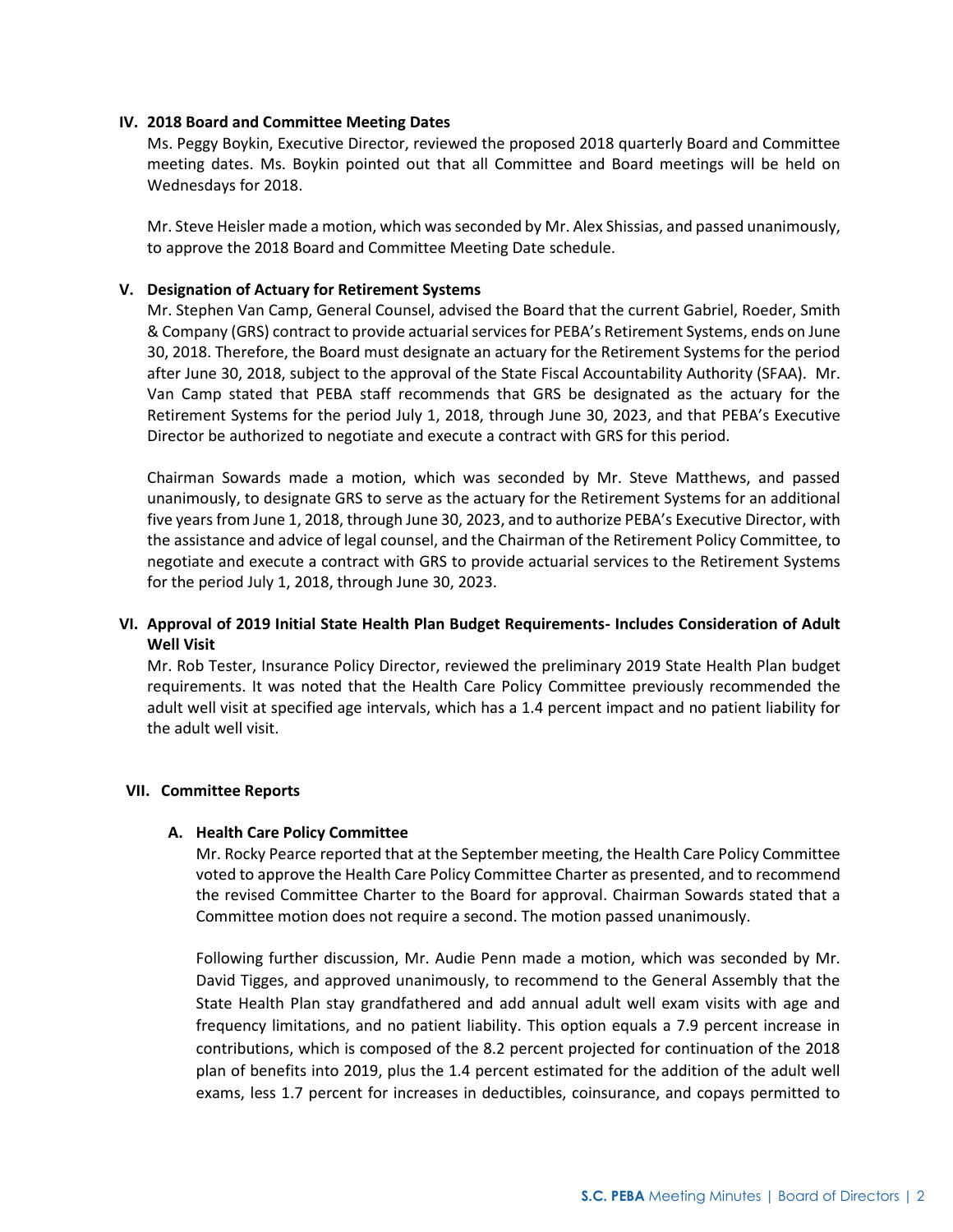remain grandfathered under the Affordable Care Act  $(8.2 + 1.6 - 1.7 = 7.9)$ . There was no recommendation as to whether the State would assume the entire increase in contributions or whether the increase would be shared with employees.

## **B. Retirement Policy Committee**

Mr. Heisler stated at the September meeting, the Retirement Policy Committee voted to approve the Retirement Policy Committee charter as presented, and to recommend the revised Committee Charter to the full Board for approval. Chairman Sowards reminded the Board that a Committee motion does not require a second. The motion passed unanimously.

Mr. Heisler added that Mr. David Tigges was elected to serve as the Committee Vice-Chairman.

# **C. Finance, Administration, Audit and Compliance (FAAC) Committee**

Mr. Matthews advised that at the September meeting, the FAAC Committee nominated Mr. Shissias as the FAAC Committee Vice-Chairman, and received several internal audit reports.

Mr. Matthews also stated that the FAAC Committee voted to approve the FAAC Committee Charter as revised, and to recommend the revised Committee Charter to the full Board for approval. Chairman Sowards stated that a Committee motion does not require a second. The motion passed unanimously.

# **II. 2017-2019 Strategic Plan**

Mr. Heisler made a motion, which was seconded by Mr. Pearce, and passed unanimously, to approve the 2017-2019 Strategic Plan as presented.

Ms. Peggy Boykin, Executive Director, thanked Ms. Sarah Corbett, Chief Operating Officer, and Mr. Bobby George, Training and Development Director, for their combined efforts in revising the Strategic Plan.

## **III. Old Business**

## **Director's Report**

Ms. Boykin stated that a Procurement Review Panel hearing was scheduled for October 10, 2017, regarding the protest of the client services vendor contract related to the information technology modernization project. Ms. Boykin announced that PEBA won the protest, and expressed her appreciation to Mr. Stephen Van Camp and Ms. Amber Carter for their hard work in getting the Chief Procurement Officer to lift the stay so that the modernization project can move forward.

Ms. Boykin reported that insurance open enrollment is October 1-31, 2017, and PEBA has received 25,000 transactions this month, with the vast majority being completed electronically. Ms. Boykin thanked Information Technology staff and Enrollment staff for getting the information out to employers.

Ms. Boykin also stated that the 2017 Benefits at Work (BAW) conference originally scheduled for September 11-13, 2017, was cancelled due to inclement weather, and advised that